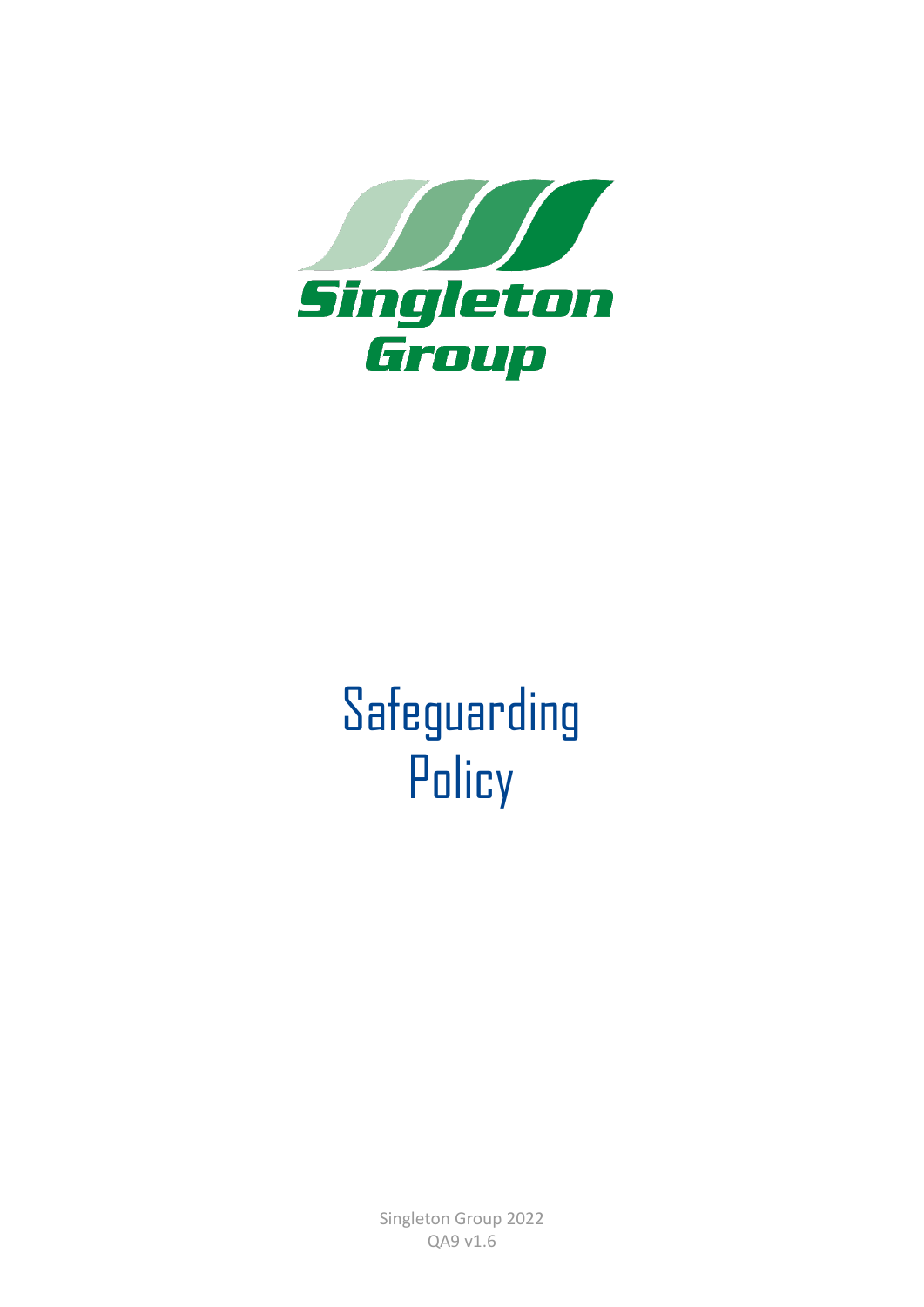This policy is provided for Singleton Group customers, including learners and staff members who are using or delivering training.

## **Location of the policy**

This policy is available for all staff members using the company intranet, third parties and learners may also access the policy upon request to Singleton Group.

## **Communication of the policy**

## **Statement of Principles**

Singleton Group is committed to practices that protect children, young people and vulnerable adults from abuse, neglect or significant harm. Employees recognise and accept their responsibilities to develop the awareness of the risk and issues involved in safeguarding.

Singleton Group also recognises that it has a responsibility to protect staff from unfounded allegations of abuse.

It is important that employees involved in the management, assessment and quality assurance of our training and learners undertaking courses with us, are fully aware of the contents of the policy.

#### **Review of the policy**

Singleton Group will review the policy every 3 years and revise it as and when required, in response to customer feedback, changes in practices, actions required by awarding bodies or changes in legislation. The review will ensure that our procedures continue to be consistent with the regulatory criteria and are applied properly and fairly in arriving at judgements.

Singleton Group will seek to ensure, where reasonably practicable, that the outcomes set out in 'Every Child Matters' are extended to work-related learning and work-based situations, in particular that activities contribute to children and adults:

- Being Healthy
- Staying Safe
- Enjoying and Achieving
- Making a Positive Contribution
- Achieving Economic Well-Being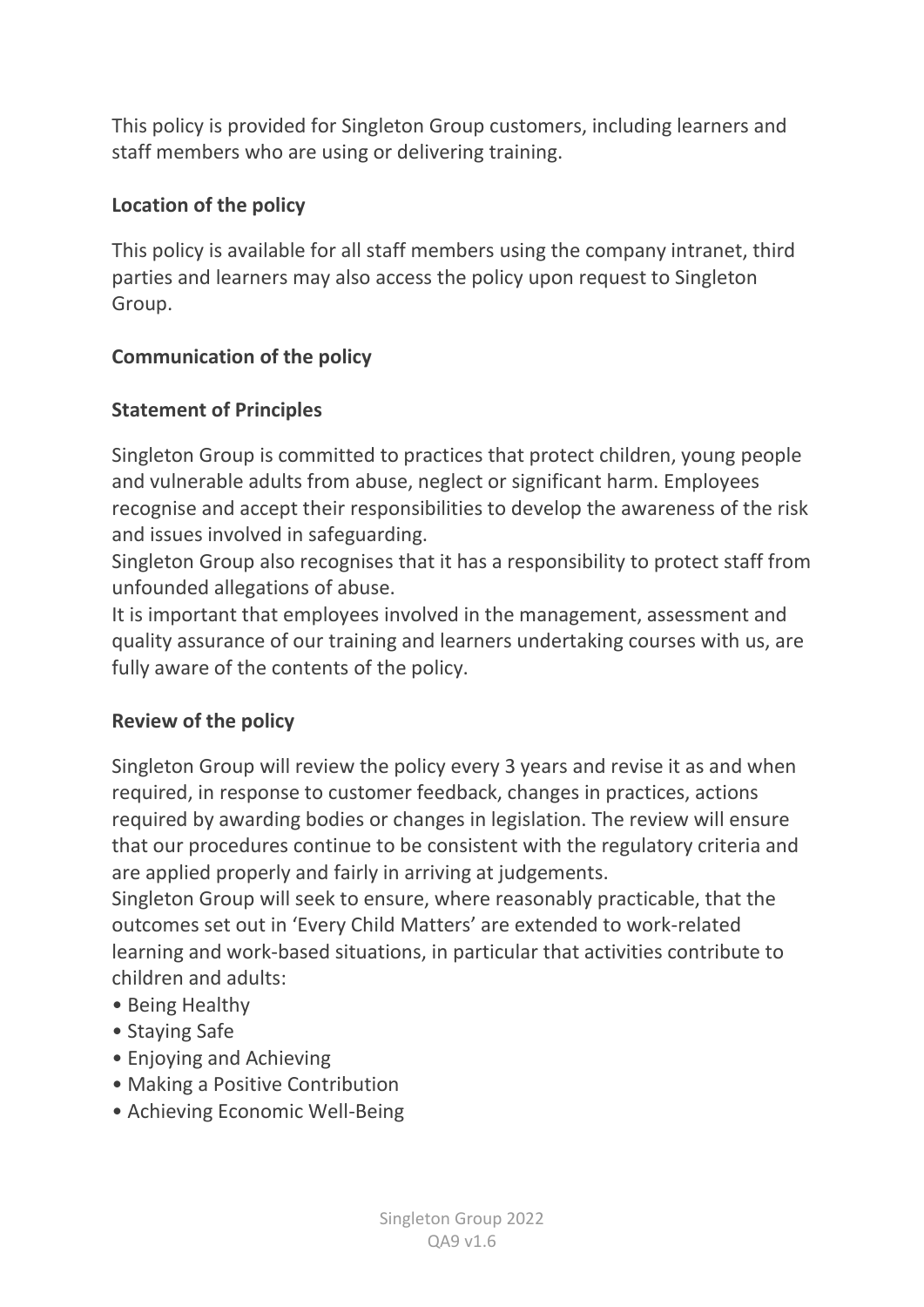# **Definition**

For the purposes of this policy and procedures, children are defined as a person under the age of 18 years. A 'vulnerable adult' as a person aged 18 and over and: -

- Receiving a social care service
- Receiving a health service
- Living in sheltered accommodation
- Detained in custody or under a probation order
- Requiring assistance in the conduct of his/her affairs
- Receiving a service or participating in an activity targeted at older people, people with disabilities or which physical or mental health conditions
- Any other adults whose particular circumstances make them vulnerable at a particular time

Employees and contractors are responsible for monitoring and managing incidents or concerns and reporting issues directly to the company.

Singleton Group has a duty to promote safeguarding issues and measures to staff and ensure that they liaise with the relevant safeguarding agencies when appropriate.

Singleton Group will provide information advice and guidance for learners with regards to this policy.

#### **Accountability and Responsibility**

Singleton Group is responsible for ensuring that the Safeguarding Policy and procedures are in place, and that they are available for scrutiny by the relevant authorities, including awarding bodies.

Singleton Group are accountable for the overall Safeguarding Policy of the organisation and we will act in accordance with the statutory and legislative guidance to safeguard and protect the welfare of learners and our employees.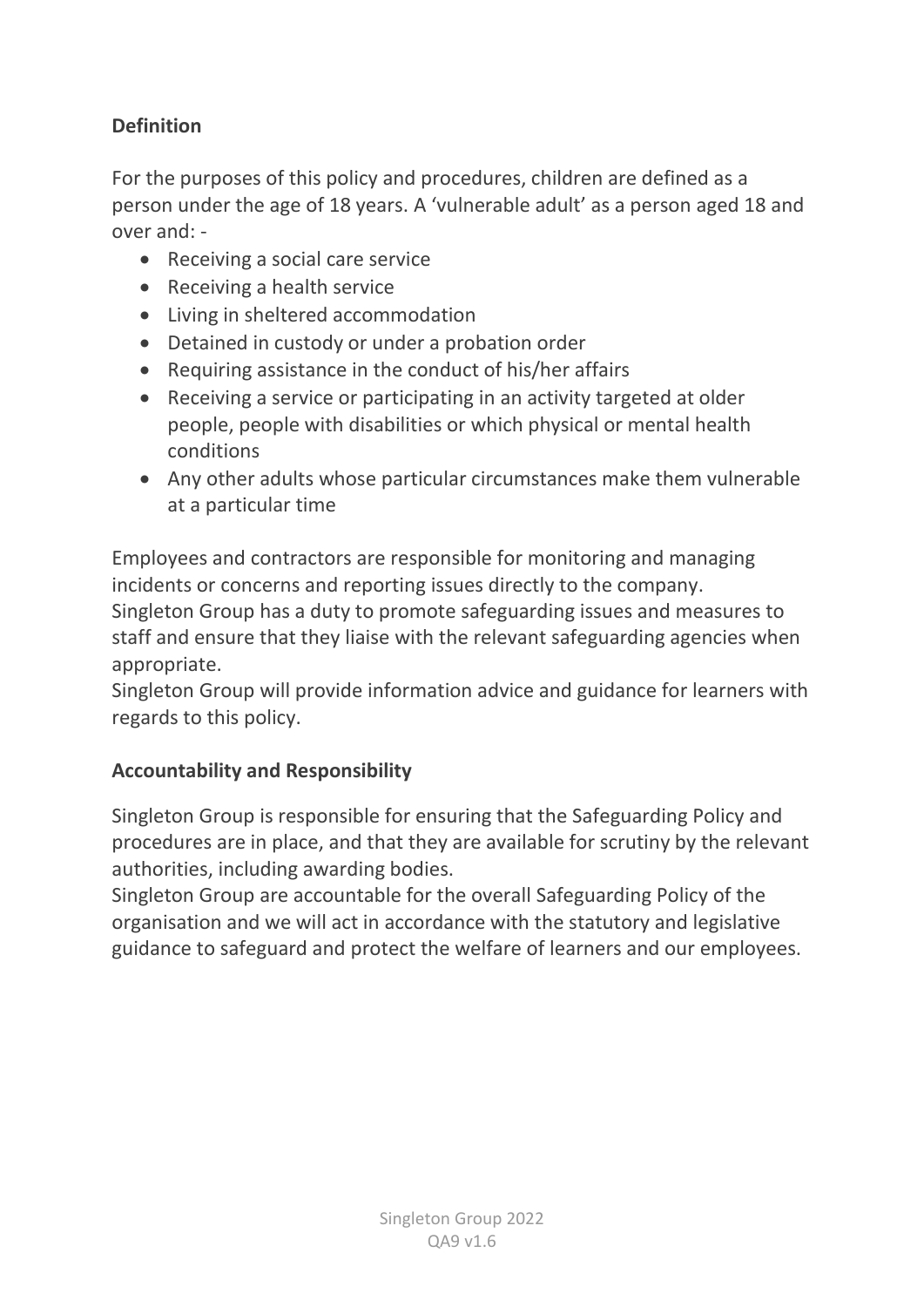## **Staff Training**

## **Trainers**

The company has a responsibility to ensure safe recruitment and employment practices. All employees who carry out training, supervision, advice, etc will be checked through the Home Office for criminal record information. All potential new employees will be subjected to pre-employment checks including a DBS before they work in a location that may require this check. All training staff will be trained to level 2 in safeguarding.

#### **Event staff**

As all event staff could be in the position to deal with a safeguarding incident, they will be trained in safeguarding to level 2 as required by the 'Safeguarding children and young people: roles and competencies for health care staff'. Event staff are deemed to be the same level as ambulance staff.

#### **Manager**

The Director of Singleton Group shall oversee the safeguarding policy and as such shall be trained to level 3 in safeguarding as outlined in 'Safeguarding children and young people: roles and competencies for health care staff'. It is not necessary for the director to have level 4 as he is not classed as a health care professional.

#### **Statutory Framework**

Singleton Group aims to meet legislative requirements and good practice in safeguarding. The statutory framework under which we operate includes the Children's Act 2004. This provides a legal framework for the protection of children and young people in the UK. The Protection of Children Act 1999 requires employers to carry out Criminal Record Checks before employees are allowed to come into contact with children. The Safeguarding Vulnerable Groups Act 2006 sets out the type of activity in relation to children and vulnerable adults for which employers and individuals will be subject.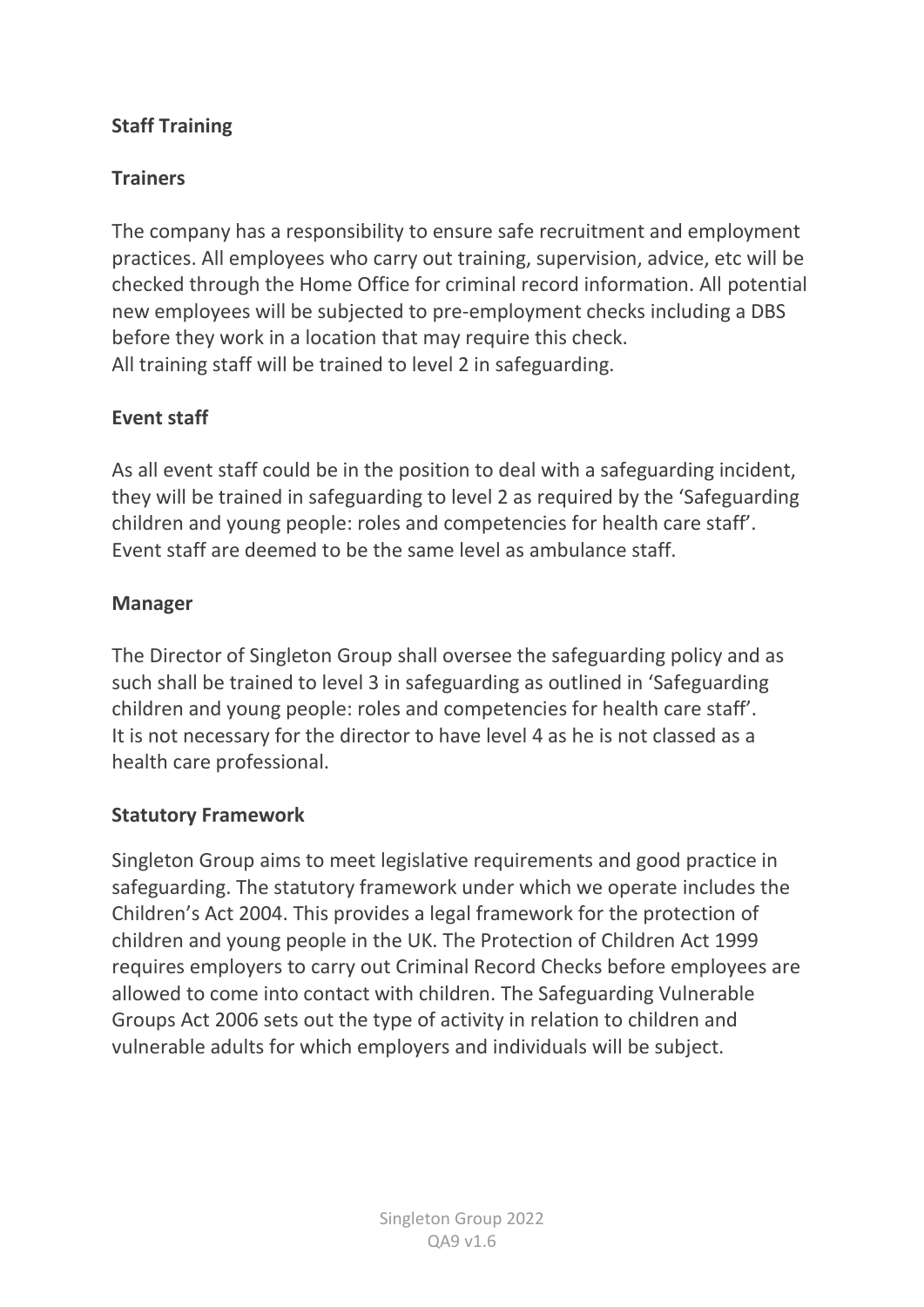